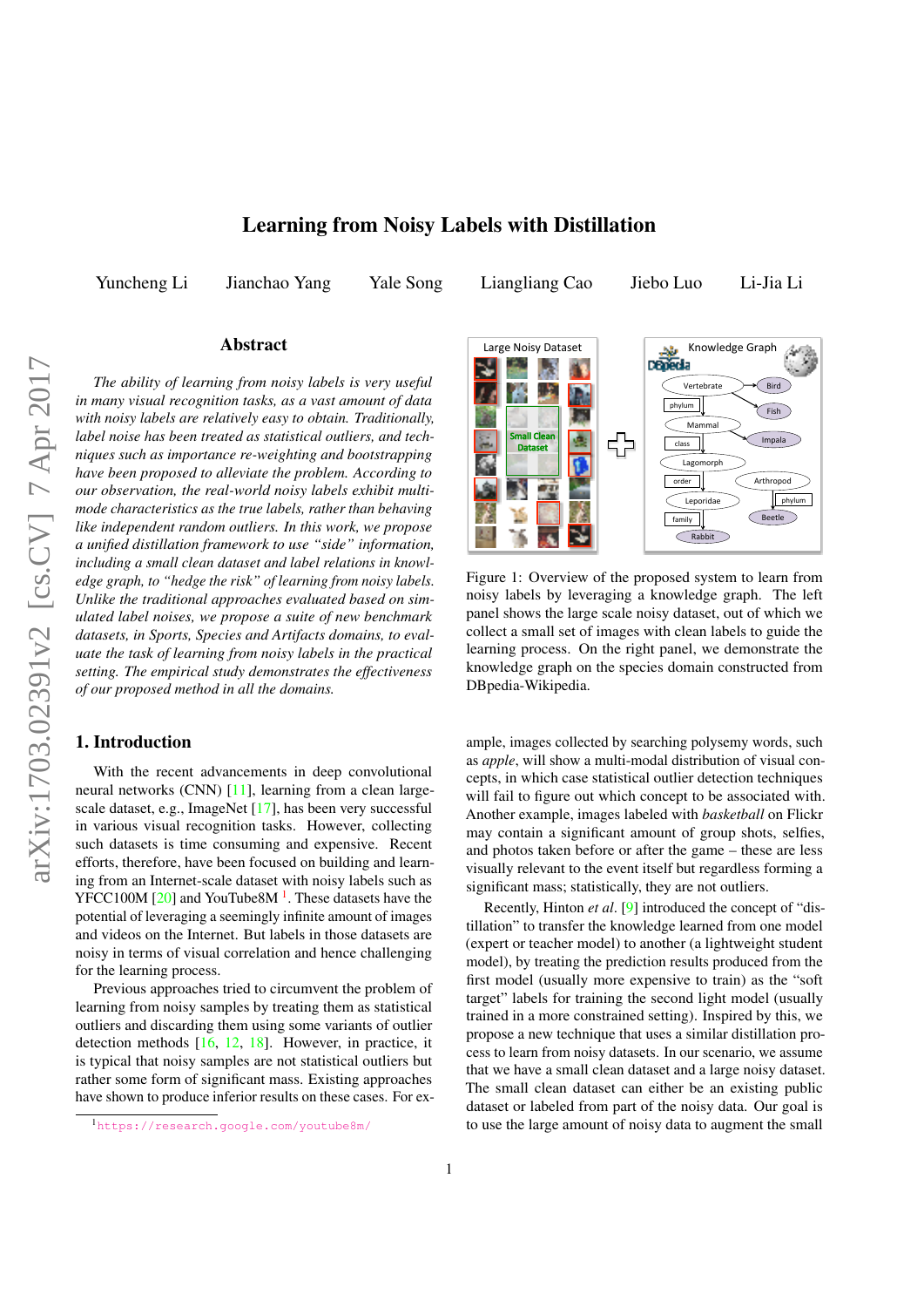clean dataset to learn a better visual representation and classifier. Concretely, we distill the knowledge learned the small clean dataset to facilitate learning a better model from the entire noisy dataset. This is different from Hinton *et al*. [9], where distillation is used to transfer knowledge from a better model (e.g., an ensemble model) to guide learning a light but typically inferior model. Furthermore, we propose to integrate a knowledge graph to guide the distillation process, where rich relational information among labels are explicitly encoded in the learning process. This helps the algorithm to disambiguate noisy labels by, e.g., knowing that apple can either be a fruit category or a company name.

To evaluate our technique, we collect a suite of new datasets on three topics: *sports*, *species*, and *artifacts*. Our dataset contains a total of 480K images from 780 class categories and exhibit the real-world labeling noise we mentioned above. We build a textual knowledge graph on top of these three topics based on Wikipedia, where labels are related by their definitions. We show that, our proposed distillation process, as well as leveraging the knowledge graph to guide the distillation process, can achieve the best results on our datasets compared with competing methods.

In summary, we make the following contributions:

- We propose a novel algorithm based on a distillation process to learn from noisy data, with a theoretical analysis under some conditions.
- We leverage a knowledge graph to guide the distillation process to further "hedge the risk" of learning from noisy labels.
- We collect several new benchmark datasets with realworld labeling noises. We extensively compare with different baselines and show that our proposed algorithm achieves the best results  $2$ .

## 2. Related Work

In this section, we review related works on learning with noisy labels and network distillation.

Learning with noisy labels has been an important research topic since the beginning of machine learning. Recently, Reed *et al*. proposed a bootstrap technique to modify the labels on-the-fly, in order to alleviate the potential damage caused by the noisy labels [16]. Liu *et al*. proposed an importance re-weighting method to deal with random classification noise [12], where the level of label noise is estimated from a pretrained classifier. This approaches extends the idea of unbiased loss function [14] in the traditional importance re-weighting framework. Sukhbaatar *et al*. proposed a noise layer on top of softmax to "absorb" label noise [18]. Szegedy, *et al*. proposed a simple yet effective way to avoid over-trusting the noisy labels [19], by uniformly redistributing the energy of the noisy labels. Interestingly, Krause *et al*.

discovered that, in the case of fine grained classification, the label noise does not hurt the performance, because the noisy examples are not shown in the evaluation [10].

Learning with noisy labels is an important technique with many applications [8] [4]. Especially a number of researchers studied the problem of learning from text based image search results. For example, Divvala *et al*. introduced a fully automatic system to learn visual concepts and their variations using image search results from the Internet [6]. Chen *et al*. proposed a two-step approach to learn *ConvNet* by image search on the Internet [3].

To handle the noisy labels, a number of researchers consider the classification with side information strategy to handle data noise and accelerate optimization. For example, Wu *et al*. proposed a framework with mixed graph to handle missing labels in the task of multi-label classification [22]. Bergamo *et al*. also proposed to exploit small manually labeled dataset to learn with text based image search in the framework of domain adaptation [1]. Frome *et al*. proposed to use the word2vec distance of the labels to scale the *ConvNet* learning process to a larger vocabulary size. These methods are thought-provoking, however, differ from our approach in the way of leveraging clean and noisy labels.

Sukhbaatar and Fergus [18] proposed a novel layer to handle the noisy labels in the context of neural network. After the network is trained with the baseline method, an extra linear layer is added on top of the network to "absorb" label switch noise. This new layer estimates the label switching probability with a linear function, which works well with simulated noise that conforms to the label switch assumption. However, it is not clear how well this approach works in real world scenarios. We will compare this method with ours in the experiments.

Our approach is motivated by the recent works of network distillation [9, 13]. Hinton *et al*. developed the idea of distillation [9] to learn a student model with simpler network structure to replace the teacher model with a cumbersome ensemble of models. Similarly, Bulò et al. used distillation to extract an optimal predictor from a model trained with dropout, which outperforms the standard scaling based dropout [2]. Lopez-Paz *et al*. unified distillation and privileged information into one framework [13]. A key insight from these works is that the soft distillation scores are better than hard labels when guiding the learning of student networks. However, as discussed before, our approach uses a different setting as traditional distillation approaches. Table 1 summarizes these key differences. In addition, traditional distillation approaches assume the teacher network has better performance with better empirical risk bounds [13]. In this paper, we show that the student network can do better than the teacher. Given a teacher network is trained from clean dataset, this paper proposes to leverage a bigger dataset with noisy labels with the outputs of teacher network, which leads

<sup>2</sup>The code and dataset will become publicly available after the paper is accepted.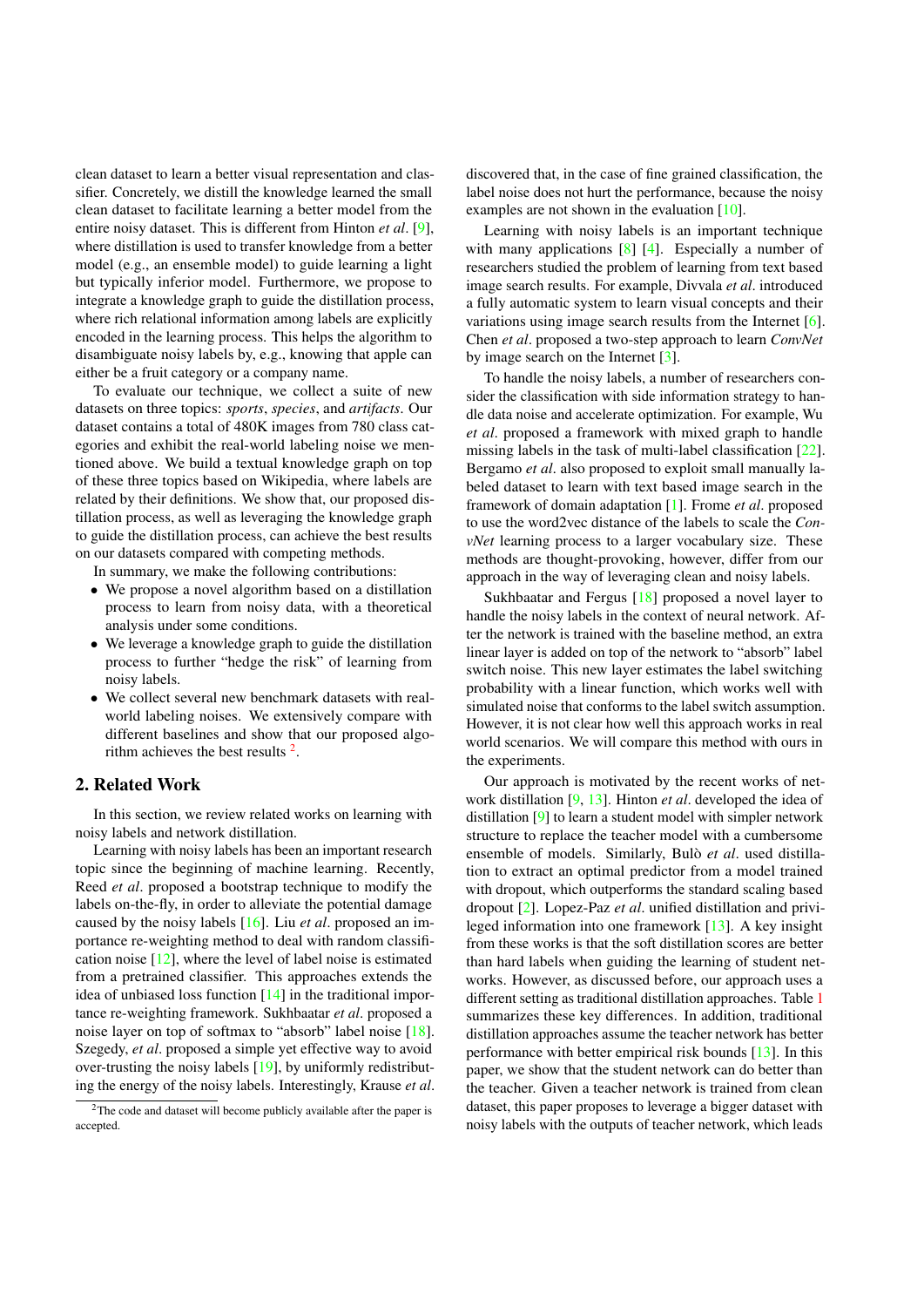to a student model that consistently outperforms the teacher.

### 3. Our method

In this section, we formulate the problem of learning from noisy labels based on distillation, and explain how we can further improve the learning process by using a knowledge graph as a guide to the distillation process.

#### 3.1. Problem Formulation

Consider an L way multi-class classification dataset,

$$
\mathcal{D}: \{(x_i, y_i)|i = 1 \dots N\} \sim P(x_i, y_i) \tag{1}
$$

where  $x_i \in R^{w \times h}$  is the *i*-th image,  $y_i \in \{0, 1\}^L$  is the  $i$ -th observed noisy label vector, and  $N$  is the number of samples. The noisy label  $y_i$  is corrupted from the true label  $y_i^* \in \{0,1\}^L$  by an unknown process  $y_i \sim P(y_i | x_i, y_i^*)$ . In this work, we assume that we have a small portion of the dataset cleaned up, i.e.,  $\mathcal{D} = \mathcal{D}_c \cup \mathcal{D}_n$ , where  $\mathcal{D}_c$  is the small clean dataset and  $\mathcal{D}_n$  is the remaining noisy data, and we have  $N = |\mathcal{D}_c| + |\mathcal{D}_n|$  with  $|\mathcal{D}_c| < |\mathcal{D}_n|$ .

Our goal is to train an optimal classifier using the entire dataset  $D$ . The classifier is optimal in the sense that the risk on unseen test data is minimized [21],

$$
f^* = \operatorname{argmin}_f R_{\mathcal{D}_t}(f) = \operatorname{argmin}_f E_{\mathcal{D}_t}\{l[y^*, f(x)]\}, \tag{2}
$$

where  $f^*$  is the optimal classifier,  $\mathcal{D}_t$  is the unseen test dataset,  $y^*$  is the ground truth label of x, and  $l[\cdot, \cdot]$  is a loss function, e.g., the commonly used cross entropy loss,

$$
l_{ce}(y^*, f(x)) = -\sum_{m=1}^{L} CE(y^*[m], \delta(f(x)[m]))
$$
  
CE(a, b) = a ln b + (1 - a) ln(1 - b), (3)

where  $\delta(a) = 1/(1 + e^{-a})$  is the sigmoid activation, and m in the bracket denotes the  $m$ -th element of the vector.

In the following sections, we introduce our distillation based algorithm to maximally leverage the partially labeled dataset  $D$ , provide an analysis for the distillation algorithm, and extend the algorithm to use external knowledge graph information to further improve performance.

#### 3.2. Knowledge Distillation

Our distillation framework is designed to be general, so that we do not rely on any particular assumption on label noise, because in practice the label noise is very diverse, non-stationary, and falls in multi-mode. Concretely, we first train an auxiliary model from the small clean dataset, and then transfer the knowledge learned from the auxiliary model to guide learning our primary model on the entire dataset. Our rationale is that the model trained from the small clean dataset produces an independent source of variance that can be used to cancel out the variance introduced by the label noise. We will have more analysis later in the section.

Given an auxiliary model  $f_{\mathcal{D}_c}$  trained from the small clean dataset  $\mathcal{D}_c$ , we train our primary model with the entire dataset  $D$ , using the following loss function [13, 9],

$$
L_{\mathcal{D}}(y_i, f(x_i)) = \lambda l(y_i, f(x_i)) + (1 - \lambda) l(s_i, f(x_i)), \tag{4}
$$

where  $s_i = \delta[f_{\mathcal{D}_c}(x_i)/T]$  and T is the temperature [9]. In our experiments, we tried different temperatures, but the performance is not sensitive so we simply set  $T = 1$  (See the sensitivity analysis in Table 5).

In Eqn. (4), the first term is the primary loss, and the second term is called the imitation loss [13]. The model is learned from the noisy labels with the primary loss, and at the same time to imitate the auxiliary model output  $s_i$ .  $\lambda$ is a parameter to balance the noisy labels and the auxiliary model output. In the case of the cross entropy loss defined in Eqn. (3), the loss function is linear with respect to the label  $y_i$ , and Eqn. (4) can be rewritten as,

$$
L_D(y_i, f(x_i)) = l(\lambda y_i + (1 - \lambda)s_i, f(x_i)).
$$
 (5)

We define  $\hat{y}_i^{\lambda} = \lambda y_i + (1 - \lambda)s_i$  as the pseudo label, which combines the noisy label  $y_i$  with the prediction of the auxiliary model output  $s_i$ . Both terms are deviated from the unknown true label  $y_i^*$ , but because the deviations are independent, this combined soft label can be closer to the true label under some conditions. By driving the pseudo labels closer to the ground truth label statistically, we can train a better model. We provide some analysis in the following.

Rationale behind our distillation: First, we define a risk  $R_y$  associated with the unreliable label  $\tilde{y}$ :

$$
R_{\tilde{y}} = E_{\mathcal{D}_t} [\|\tilde{y} - y^*\|^2],\tag{6}
$$

where  $y^*$  is the unknown ground truth label, and expectation is defined on the test set. The random variable  $\tilde{y}$  denotes the unreliable label corrupted from the true label  $y^*$ ,  $e.g., s$ and y. Although  $R_{\tilde{y}}$  does not relate directly with the final accuracy of the classifier, and the  $\ell_2$  distance is different from the cross entropy loss function  $(3)$ <sup>3</sup>, it is an indicator of the level of noise seen by the training process, which implicitly affects the final performance.

Next, we show that the risk of using the proposed pseudo label in Eqn. (5) can be smaller than using either the full noisy labels or only the partial clean labels. Specifically, we have the following proposition:

**Proposition 1.** The optimal risk associated with  $\hat{y}^{\lambda}$  is *smaller than both risks with* y *and* s*,* i.e*.*

$$
\min_{\lambda} R_{\hat{y}^{\lambda}} < \min\{R_y, R_s\},\tag{7}
$$

<sup>&</sup>lt;sup>3</sup>Ideally, we would like to define the risk according to the training loss, but  $\ell_2$  distance is used for the tractability of analysis.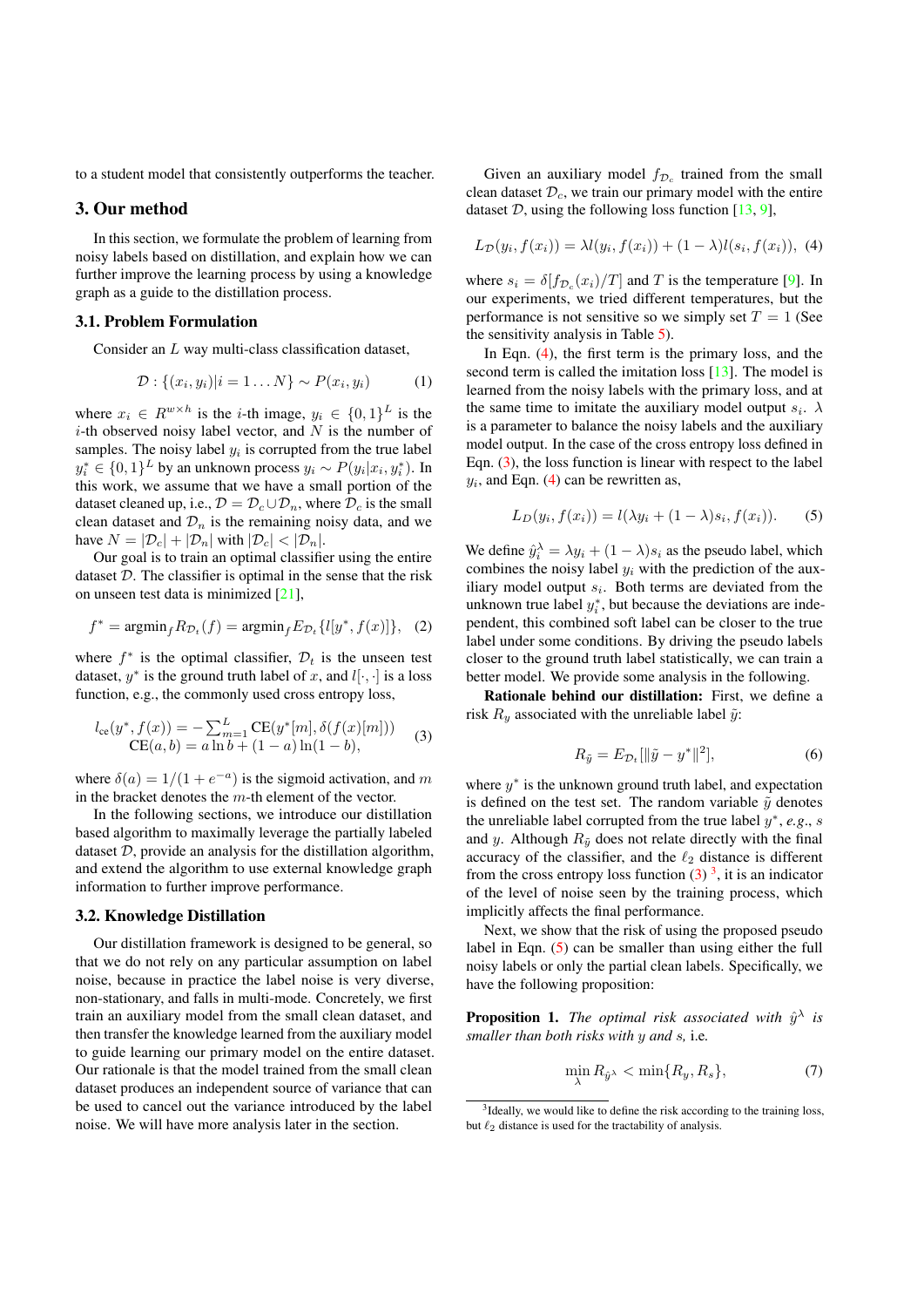*where* y *is the unreliable label on* D*, and* s *is the soft label output from*  $f_{D_c}$ *. By setting*  $\lambda = \frac{R_s}{R_s + R_y}$ ,  $R_{\hat{y}}$  *reaches its minimum,*

$$
\min_{\lambda} R_{\hat{y}^{\lambda}} = \frac{R_y R_s}{R_s + R_y}.\tag{8}
$$

See proof in Appendix A. Eqn. (7) and (8) indicate that, by properly setting the balance weight  $\lambda$ , we can obtain a pseudo label  $\hat{y}^{\lambda}$  that is closer to the ground truth label in the sense of  $\ell_2$  distance. Therefore, we can potentially train a better classification model based on our distillation framework proposed in Eqn. (4).

Based on similar analysis as Eqn.  $(7)$ , we can examine the effectiveness of other approaches including label smoothing  $[19]$  and bootstrap  $[16]$ . The label smoothing algorithm [19] revises the target label as,

$$
\hat{y}_u^{\lambda} = \lambda y + (1 - \lambda)u,\tag{9}
$$

where u is a vector of constants with each element set to  $1/L$ . Effectively, the label smoothing algorithm revises the noisy labels by damping the original  $y$  and adding a uniform prior over all labels. Because  $u$  is a constant, the independence assumption also holds, and the risk of the revised label can be reduced to,

$$
\min_{\lambda} R_{\hat{y}_u^{\lambda}} = \frac{R_y R_u}{R_y + R_u},\tag{10}
$$

where  $R_u = E_{\mathcal{D}_t}[\|u - y^*\|^2]$  is the risk of using a uniform distribution. It can be shown that the optimal risk in Eqn. (8) is smaller than that of Eqn. (10), i.e.,  $\min_{\lambda} R_{\hat{y}^{\lambda}}$  <  $\min_{\lambda_u} R_{\hat{y}_u^{\lambda}}$ , if  $R_s < R_u$ . This is typically true because the auxiliary model is better than a uniform guess. Therefore, our distillation framework is more effective than the label smoothing algorithm, verified by our experiments as well.

The bootstrapping algorithm  $[16]$  revises the label as

$$
\hat{y}_{s'}^{\lambda} = \lambda y + (1 - \lambda)s',\tag{11}
$$

where  $y$  is the noisy label and  $s'$  is the prediction from the current model in previous iteration. Because there is no additional side information used to train their model, s' and  $y$  are highly correlated, meaning that the revised label by bootstrap will have very similar risk as using the noisy label itself, and therefore, it is not as effective in handling labeling noise, which is also verified by our experiments.

### 3.3. Distillation Guided by Knowledge Graph

As the auxiliary model  $f_{\mathcal{D}_c}$  is trained on a small clean dataset, it is highly likely to overfit to the small set of samples. To avoid over-certainty of the auxiliary model on its predictions [19], we propagate the label confidence among related labels to reduce the model variance for distillation. At the same time, different labels convey another sources of independent variances that might be beneficial for canceling out the labeling noise.

We leverage a knowledge graph  $G$  that encodes the structure of the label space. The knowledge graph has the form of a constrained matrix  $G \in R_+^{L \times L}$ , where  $G(i, j)$  denotes the relationship between label i and j, and  $G(i, j) = 0$  indicates that the two labels are independent. We normalize the matrix such that each row sums up to one. We show how we use Wikipedia to construct such matrix as a knowledge graph in Section 4.1.

With this knowledge graph, we define the new soft label:

$$
\hat{s}_i \triangleq G s_i,\tag{12}
$$

based on the outputs of our auxiliary model. We then use the following loss function to train our primary model:

$$
L_D(y_i, f(x_i)) = \lambda l(y_i, f(x_i)) + (1 - \lambda) l(\hat{s}_i, f(x_i)), \quad (13)
$$

where the soft label in Eqn. (4) is replaced with the new soft label  $\hat{s}_i$  guided by our knowledge graph.

## 4. Datasets and Evaluation

In this section, we explain how we construct the noisy datasets in real-world scenarios and extensively compare our proposed approach with baselines on these datasets.

#### 4.1. Datasets

Most existing work use simulated approaches to evaluate their method on learning from label noise [12, 18], where they inject label noise based on some controlled and known corruption process to the clean dataset. In contrast, our datasets reflect the practical setup: 1) Our datasets contain real-world label noise harvested from photo sharing sites. 2) Our datasets cover three domains of visual concepts, with varying levels of noise that come from different sources (e.g., text ambiguity such as polysemy words, real-world user behavior on photo tagging, etc.). 3) Background images are included in the evaluation set. Background images refer to images that do not belong to any of the classes in consideration. As shown in Krause *et al*. [10], if the evaluation set contains only the clean labeled images, the label noise does not affect the performance much for fine-grained classification. However, this is unlikely to be true in practice for image annotation – to evaluate our method in the real-world setting, we include background images into the evaluation.

We collect our training sets using Yahoo Flickr Creative Commons 100 Million (YFCC100M) [20], which is the largest public multimedia collection with a total of 100 million images and videos. YFCC100M provides a rich resource over a large amount of visual concepts, and reflects well the user preferences on the Flickr platform. However, compared with well adopted datasets, such as ImageNet, YFCC100M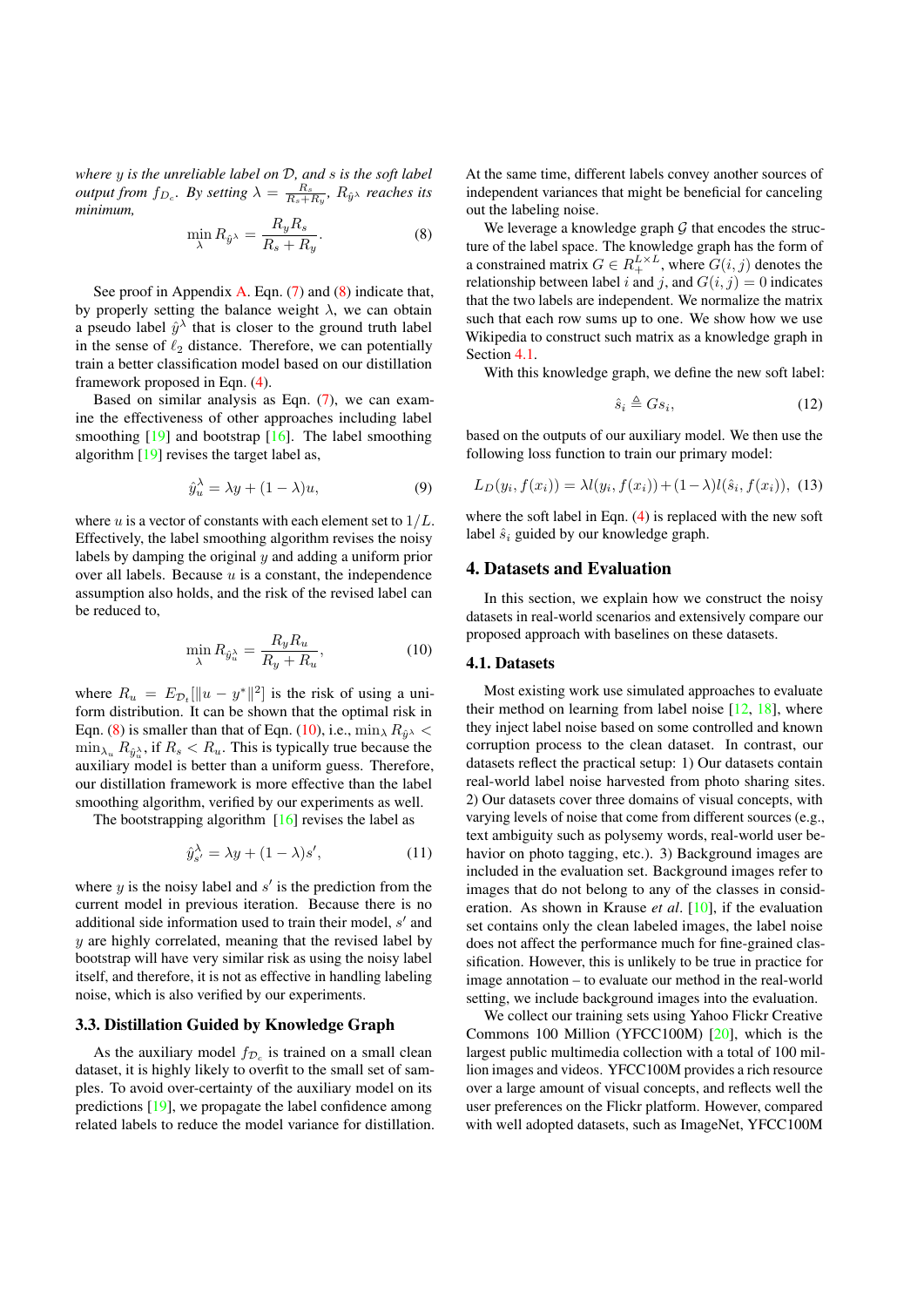| Reference                    | <b>Teacher Network</b>                    | <b>Student Network</b>               |
|------------------------------|-------------------------------------------|--------------------------------------|
| Hinton <i>et al.</i> $[9]$   | Ensemble of strong <i>ConvNets</i>        | Single fast ConvNet                  |
| Lopez-Paz <i>et al.</i> [13] | <i>ConvNet</i> with privileged features   | <i>ConvNet</i> with generic features |
| Ours                         | <i>ConvNet</i> trained with clean dataset | ConvNet trained with noisy labels    |

Table 1: Compare different distillation schemes.



Figure 2: The data collection pipeline

is missing clean annotations. Due to YFCC100M's large scale and real-world noisy labels, we believe it is a good resource to test our method. Figure 2 illustrates the overall workflow of collecting datasets from YFCC100M. Next, we explain how we build the noisy dataset to get  $\mathcal D$  and  $\mathcal D_c$ .

From the YFCC100M dataset, we employ text based entity linking to connect images with the corresponding tags. We choose *DBpedia Spotlight* [5], an off-the-shelf tool that links a photo's title and tags with a Wikipedia entity. Given an ambiguous text term (*e.g*. apple), *DBpedia Spotlight* disambiguates different entities (*e.g*. Apple Inc. or apple the fruit) based on textual context. *DBpedia Spotlight* takes many text-related factors into consideration, such as synonyms and text morphological transformations. Based on the entity linking results, we label the photos into Wikipedia entities. This automatic labeling process produces the dataset  $D$ with label noise, where the label corruption process is unknown and complicated. Table 2 shows the statistics of the entity linking results for each domain.

We select three domains from the YFCC100M dataset, namely *Species*, *Sports* and *Artifacts*, which have enough training images and contain mostly visual entities. We avoid including certain domains where domain-specific model can excel, e.g., geo-tag based techniques can handle the *Places* domain. We also choose our domains by considering the overlap with ImageNet for cross-referencing.

The text-based entity linking introduces label noises for the dataset. To collect a partially clean dataset  $\mathcal{D}_c$  on each domain, we try both crowdsourcing and automatic data linking approaches. For the *Species* and the *Sports* domains, we ask for the help of crowd-sourcing labeling from CrowdFlower <sup>4</sup> to clean part of the noisy labels. For *Species* and *Artifacts*, we cross-link their entities with ImageNet [17] synsets using the BabelNet dataset [15], which is a multilingual database linking various linguistic datasets, including WordNet and Wikipedia. We then use part of the images from ImageNet as the corresponding partial clean data. To differentiate differ-

| Domain         | #Entity | #Photo     |  |  |
|----------------|---------|------------|--|--|
| Place          | 41,512  | 46,621,528 |  |  |
| People         | 27,658  | 16,825,688 |  |  |
| <b>Species</b> | 5,958   | 4,086,366  |  |  |
| Work           | 6,973   | 2,813,881  |  |  |
| Artifacts      | 337     | 2,683,104  |  |  |
| <b>Sports</b>  | 966     | 1,023,651  |  |  |
| Event          | 1,519   | 1,088,173  |  |  |
| Food           | 946     | 731,749    |  |  |
| Award          | 57      | 32,724     |  |  |

Table 2: Statistics of the entity linking results on YFCC100M. Highlighted are those used in our evaluation.

ent sources of clean data for the *Species* domain, we denote *Species-Y* and *Species-I* as two separate datasets where the partial clean data is from YFCC100M and ImageNet, respectively. Table 3 summarizes descriptive statistics of our datasets. We split each dataset into train/dev/test splits using the ratio of 6:3:1. We use the dev to select hyperparameters.

Figure 3 shows some examples images and their labels from our datasets. These examples show that the real-world label noises are caused by various reasons: 1) Weak association. Figure 3c is mistakenly labeled as the sport *Abseiling*, but the photo is not visually about *Abseiling* but shows a group of people, who are probably watching the sport event. 2) Text ambiguity. Figure  $3p$  is mistakenly labeled as the species *Tulip*, but the image shows it was the texture pattern.

#### 4.2. Implementation Details

Since we focus on the methodology of learning from noisy labels rather than squeezing the performance numbers, we use a simple variant of AlextNet [11] with batch normalization as the network for our evaluation. Adam optimizer is used to train the network. We train the network with 250 epochs, and with every 5 epochs, we reduce the learning rate by 0.9, and the initial learning rate is set to 0.001. During training, the performance is monitored based on the dev set to avoid overfitting. The datasets we collect are essentially multi-tag data. Instead of using top-K accuracy for evaluation, we use mean Average Precision (mAP) for the evaluation measurement.

As shown in the analysis of Section 3.2, the distillation parameters  $\lambda$  and knowledge graph G need to be properly chosen and designed, in order for the soft labels to achieve

<sup>4</sup>http://www.crowdflower.com/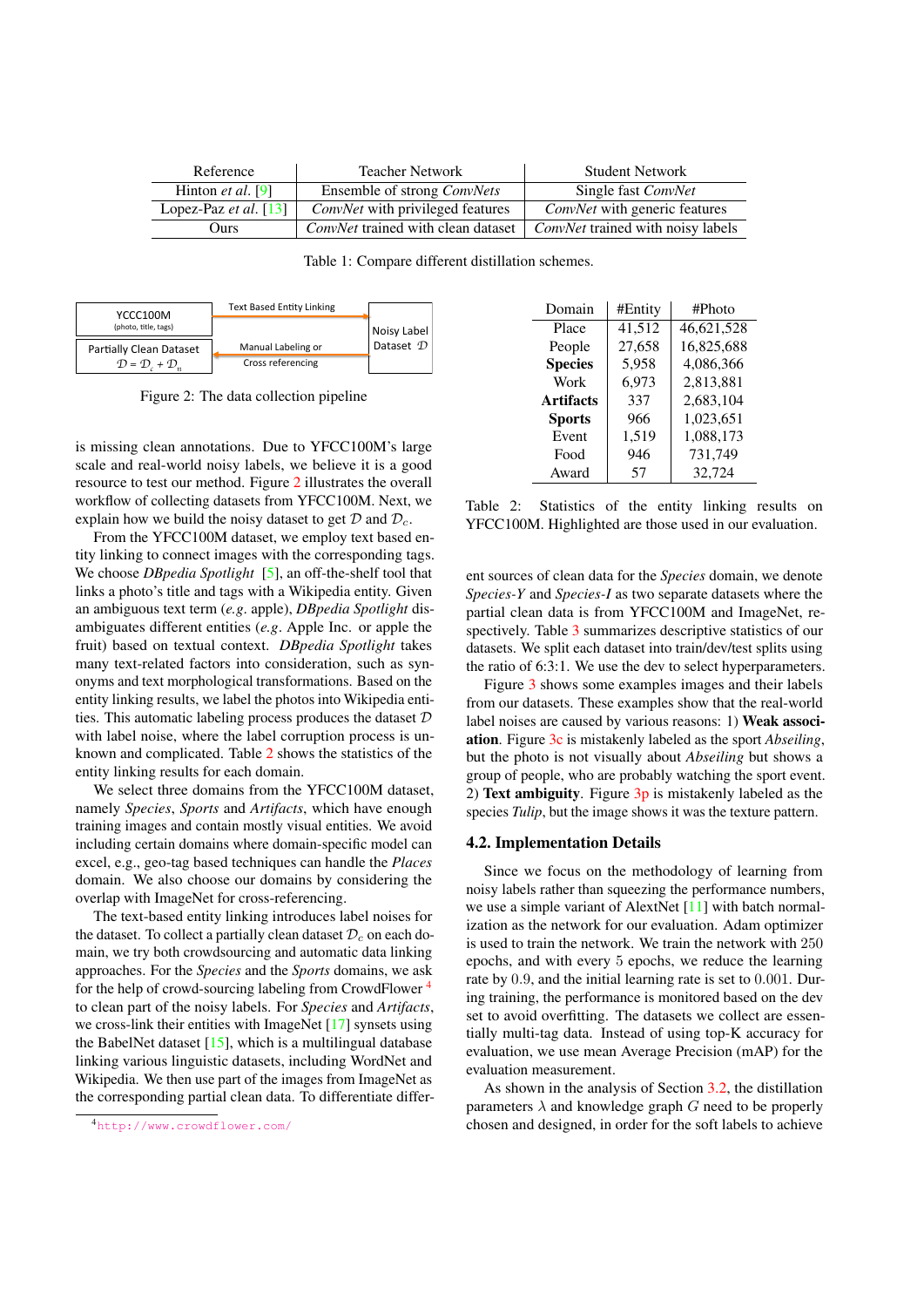| Name          | Clean Set $\mathcal{D}_c$ | Noisy Set $\mathcal{D}_n$ | $ \mathcal{D}_c :  \mathcal{D}_n $ | #Categories | #Train | #Dev | #Test |
|---------------|---------------------------|---------------------------|------------------------------------|-------------|--------|------|-------|
| <b>Sports</b> | YFCC100M                  | YFCC100M                  | 1:1                                | 238         | 86K    | 18K  | 52K   |
| Species-Y     | YFCC100M                  | YFCC100M                  | 1:1                                | 219         | 50K    | 10K  | 28K   |
| Species-I     | ImageNet                  | YFCC100M                  | 1:4                                | 219         | 93K    | 14K  | 40K   |
| Artifacts     | ImageNet                  | YFCC100M                  | 1:4                                | 323         | 112K   | 16K  | 48K   |

Table 3: Datasets statistics. The suffix (-Y and -I) refers to the source of the clean dataset  $\mathcal{D}_c$ .



Figure 3: Example images and their noisy labels from our dataset. The three rows are from *Sports* and *Species*, respectively. The images with blue box are correctly labeled, and images with red box are mislabeled. The noisy labels are obtained by text based entity linking on the title and tag of the YFCC100M images. The noisily labeled images demonstrate various types of label noise seen in our dataset.

lower risk than the noisy labels. According to Eqn. (8), the optimal  $\lambda$  can be computed according to the relative performance of the auxiliary model and the level of noise in the noisy dataset. Based on this principle, we use the following heuristics to find  $\lambda$ .

$$
\lambda = \frac{\text{mAP}_{\mathcal{D}_c}}{\text{mAP}_{\mathcal{D}} + \text{mAP}_{\mathcal{D}_c}},\tag{14}
$$

where *mAP* score is computed from the dev set, and the subscript denotes the training dataset. The *mAP* is calculated as following:

$$
mAP = \frac{1}{L} \sum_{i=1}^{L} AP_i,
$$
\n(15)

where  $AP_i$  is the average precision score for class i.

We employ predefined label relations to specify  $G$ , and one of the predefined label relations can be found easily at large scale on Wikipedia. We define the knowledge graph as  $G: (V, E)$ , where V denotes the entities, and the triplet  $(u \in V, v \in V, r \in R) \in E$  denotes the entity relationship. R denotes the type of relations in the knowledge graph. For example, on the *Species* domain, the top label relations are "class", "division", "family", "kingdom", "order" and "phylum", which are aligned with the tree of the life structure. On the *Sports* domain, the top label relations are "category", "equipment" and "genre". On the *Artifacts* domain, the top label relations are "type", "origin", "manufacturer", "genre", "category", and "instrument". The number of relationship instances are 273, 2833 and 557 on *Sports*, *Species* and *Artifacts*, respectively. The directed edge  $(u, v, r)$  means the entity  $u$  is the relation  $r$  of  $v$ . For example, ("Mammal", "Rabbit", "class") means "Mammal" is the "class" of "Rabbit".

Given the directed knowledge graph  $G$ , the label relation matrix  $G$  in the Eqn. (12) is defined as,

$$
G(m,n) \propto \begin{cases} 1, m = n \\ \frac{\beta}{|N(n)|}, if m \in \mathcal{N}(n) \\ 0, if (m,n) \notin E, \end{cases}
$$
 (16)

where  $\mathcal{N}(n)$  denotes the *siblings* of the entities n in the directed knowledge graph  $\mathcal G$  and  $\beta$  is a constant we set as 0.4 across different datasets.

### 4.3. Qualitative Results

The key of the proposed distillation framework is to drive the pseudo label  $\hat{y}_i = \lambda y_i + (1 - \lambda)s_i$  and the guided pseudo label by knowledge graph  $\hat{y}_i^g = \lambda y_i + (1 - \lambda)\hat{s}_i$  statistically closer to the unknown true label  $y_i^*$ . Figure 4 show examples of the class *Bison* from the *Species* domain, assuming it is the  $m^{th}$  class.  $y_i[m]$ , the observed labels, is all 1 for these images, *i.e*. only the observed positive images are shown in the example.  $y_i^*[m]$ , the hidden ground truth labels, is illustrated by the color of the boxes, the red box means the  $y_i^*[m] = 0$ , and the blue box means the  $y_i^*[m] = 1$ . The first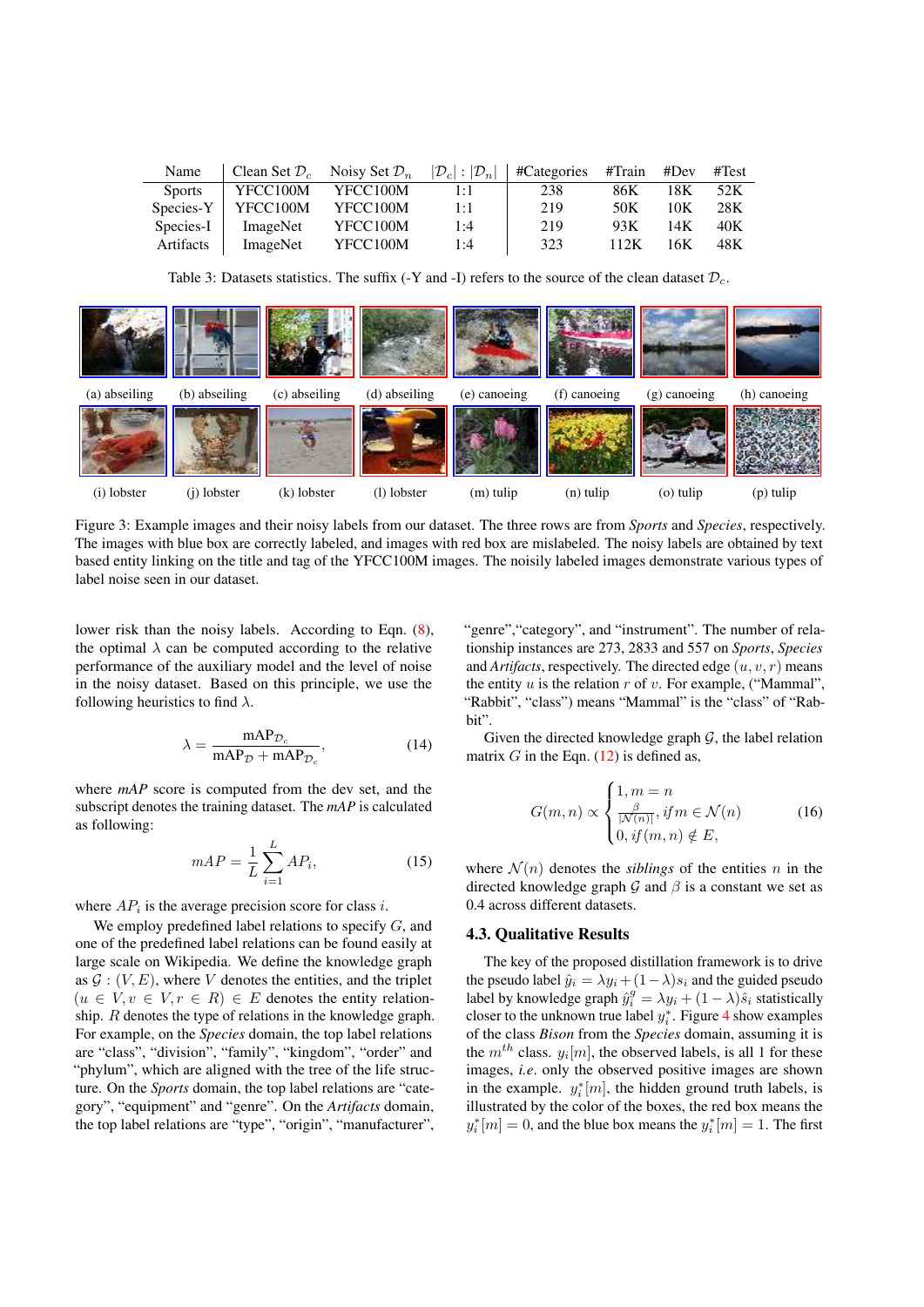|                                          | <b>Sports</b> | Species-Y | Species-I | Artifacts |
|------------------------------------------|---------------|-----------|-----------|-----------|
| Baseline-Clean                           | 44.0          | 18.1      | 22.0      | 19.2      |
| Baseline-Noisy [10]                      | 50.7          | 23.7      | 38.5      | 22.0      |
| Baseline-Ensemble                        | 52.2          | 25.1      | 39.1      | 26.9      |
| Bootstrap $[16]$                         | 50.6          | 23.6      | 38.8      | 23.4      |
| Label Smooth [19]                        | 51.9          | 25.1      | 41.4      | 22.9      |
| Finetune                                 | 50.8          | 22.2      | 37.5      | 19.7      |
| Noise Layer $[18]$                       | 50.8          | 23.7      | 38.5      | 22.0      |
| Importance Re-weighting [12]             | 50.8          | 23.7      | 41.6      | 24.8      |
| Distillation (Eqn. $(4)$ )               | 53.5          | 26.1      | 41.6      | 26.0      |
| Semantic Guided Distillation (Eqn. (13)) | 53.7          | 25.2      | 42.3      | 26.0      |
| Upper Bound                              | 54.1          | 27.4      |           |           |

Table 4: Experiment results. The numbers are the mAP scores  $(\%)$  defined in Eqn. (15).



Figure 4: Ranking noisy dataset D with pseudo labels. All images are observed as the class *Bison* of the *Species* domain. The two rows, with the same set of images, are ranked by the distillation and guided distillation pseudo labels, respectively. The red and blue borders denotes noise/clean observations, respectively. Analysis in Section 4.3.

row is ranked by elements in  $\hat{y}_i$  of Eqn. (5), the distillation pseudo labels. The second row is ranked by elements in  $\hat{y}_i^g$ of Eqn. (12), the guided distillation pseudo labels.

Figure 4 shows that the  $\hat{y}_i$  improves over  $y_i$  by ranking the true positives higher, and false positives lower, and the guided pseudo labels  $\hat{y}_i^g$  further improve over  $y_i$  by picking up confidences from related classes, and ranked more true positives higher.

### 4.4. Comparison

Table 4 shows the experimental results. We can see that our distillation method and graph guided distillation consistently outperforms all baselines and existing methods. Next we will discuss the comparisons in details.

Comparing with Baselines. Following Krause *et al*. [10], we define *Baseline-Clean* and *Baseline-Noisy* to denote the baseline models trained with the partial clean dataset  $\mathcal{D}_c$  and the entire noisy dataset  $\mathcal{D}$ , respectively. These models share the same network structure as our distillation model, except that the input of labels during training is different. The model trained with *Baseline-Clean* is used as the auxiliary model (e.g., teacher model) in our distillation method. Our new model consistently outperforms these two models. Especially, if we view our new model as the student model

and the *Baseline-Clean* as the teacher model, the student model is better than the teacher. This is because the student learns from more training examples, and it leverage the teacher model to reduce the effect of noisy label. We also compare with the *Baseline Ensemble*, which combines the two baseline models *Baseline-Clean* and *Baseline-Noise* by geometric mean. The results show that our distillation model is better than *Baseline Ensemble* in three of the four datasets, and works comparably on the last one. However, our method has a big advantage over the *Baseline Ensemble* in that we only need one forward pass on our CNN model while *Baseline Ensemble* need to run two CNN models, which is twice time consuming as well as doubles storage compared to ours.

Comparing with Bootstrapping and Label Smoothing. The *Bootstrapping* method [16] and *Label Smoothing* [19] are popular approaches to reduce the noise effects. Section 3.2 has discussed in theory the advantage of our distillation based approach against these two approaches. The experiment results verify that our method consistently outperforms these two approaches in all the four datasets.

Comparing with Finetuning, Importance Reweighting, and Noisy Layer. As discussed in the related work section, there are a number of practices in the recent deep learning literature improving the performance with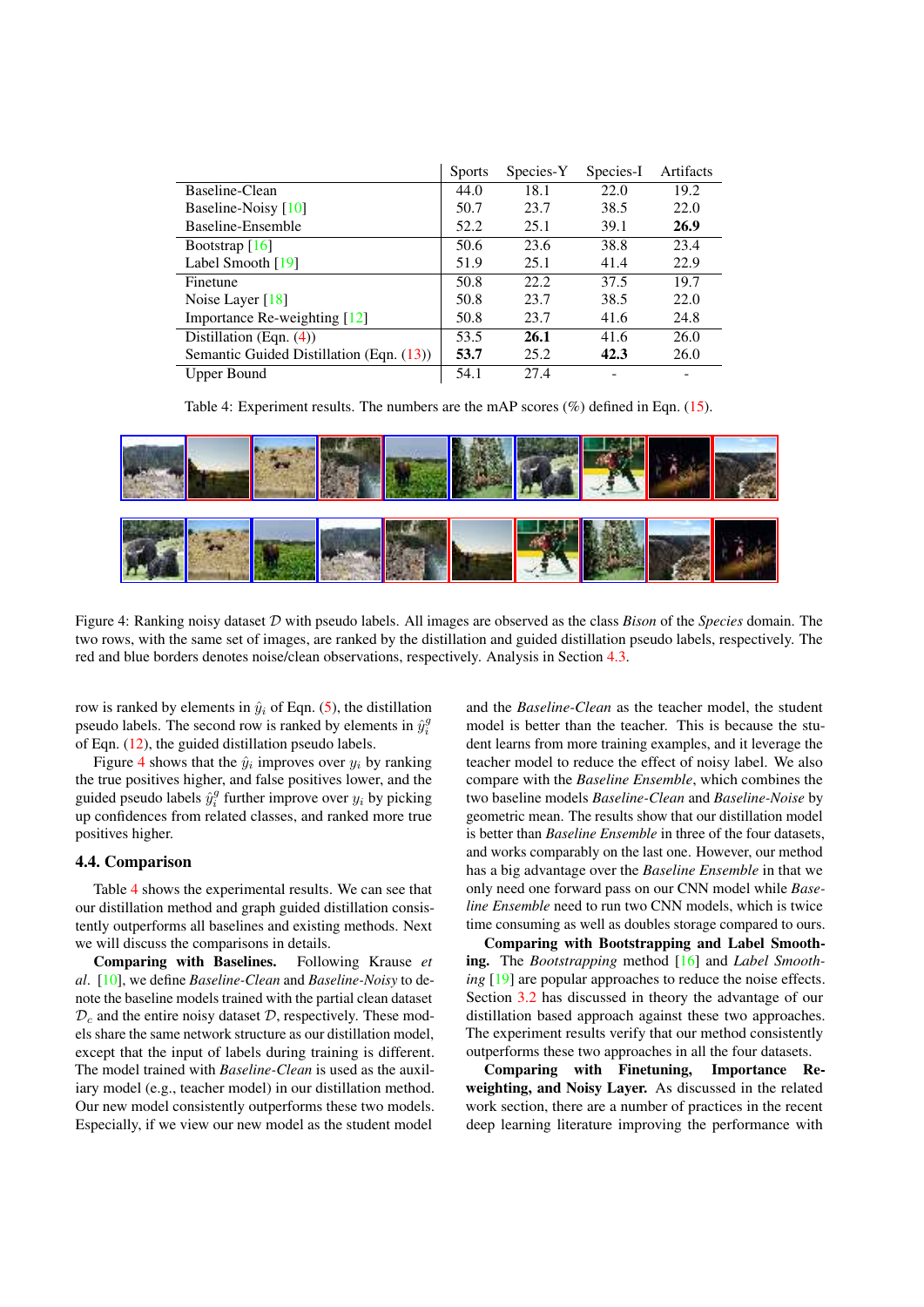| mAP(%)   41.5 41.6 39.8 35.3 |  |  |  |
|------------------------------|--|--|--|

Table 5: mAP performance using different T on the *Species-I* dataset

noisy labels. The simplest one is *Finetune*, which initialize network weights from the *Baseline-Clean* model, and subsequently finetune using the entire noisy dataset  $\mathcal{D}_n$ . To further reduce the noise label effects, *Importance Re-weighting* [12] introduces estimated weights on the noisy labels, while *Noisy Layer* [18] employs an extra linear layer on top of the network to "absorb" label switch noise. Among these three approaches, *Importance Re-weighting* outperforms the other two, but is still inferior to our method with a significant gap.

Comparing Distillation and Guided Distillation with Upper Bound. Inevitably, the label noise will hurt performance, compared with using full clean dataset. On the *Species-Y* and *Sports* datasets, where the clean datasets are collected by crowd sourcing, we continue to label the rest of the noisy dataset  $D$ , and use the fully labeled dataset to train a *ConvNet*. The performance of this *ConvNet* can be seen as an "Upper Bound" of the learning with noisy labels, because the goal of learning with noisy labels is to approach the performance of the model trained with the fully cleaned dataset. For the *Sports* and *Species-Y* datasets, the proposed guided distillation is very close to the upper bound, which means the proposed distillation method can save the budget of labeling the rest of the dataset.

Comparing Different Temperature  $T$  We perform sensitivity analysis of the hyper-parameter, *i.e*., the temperature T, in Eqn. (4) on the *Species-I* dataset. The results are listed in Table 5, which shows that the performances with different small temperatures  $T$  is stable.

# 5. Conclusion

This paper developed a new framework to learn from noisy labels, by leveraging the knowledge learned from a small clean dataset and semantic knowledge graph to correct the noisy labels. To standardize the evaluation protocol for systems that learn from noisy labels, we collected a suite of new datasets in Species, Sports and Artifacts domains, which reflect the real-world labeling noise. The proposed methods not only produce superior performance on the task of learning from noisy data, but also provide unique and novel perspectives on the distillation framework.

Moving forward, we intend to explore in distillation with new source of guidance in addition to knowledge graphs. We are also interested in applying our method to other scenarios with noisy labels, such as Web-scale photo search.

### A. Proof for Proposition 1

*Proof.* The risk of using labels corrupted by noise as  $y \sim$  $P_{\mathcal{D}}(y|(x, y^*))$  is quantified by the following residual term,

$$
R_y = E_{\mathcal{D}_t}[\|y - y^*\|^2],\tag{17}
$$

Consider our auxiliary model  $f_{\mathcal{D}_c}$  trained from a clean dataset  $\mathcal{D}_c$ , the expected prediction error can be decomposed into the variance term and the bias term [7],

$$
E_{\mathcal{D}_t}[l(s, y^*)] = l(\bar{s}, y^*) + E_{\mathcal{D}_t}[l(s, \bar{s})],\tag{18}
$$

where  $l(\cdot, \cdot)$  is the loss function, and  $\bar{s}(x)$  is called the "main" prediction, defined according to the loss function. For the squared loss  $\bar{s}(x)^{sq} = \text{average}_{\mathcal{D}_t}(f_{\mathcal{D}_c}(x))$ , and for the 0-1 loss  $\bar{s}(x)^{0-1}$  = median $_{\mathcal{D}_t}(f_{\mathcal{D}_c}(x))$  [7]. For simplicity of proving Eqn. (7), we use the squared loss. Since we are training a high capacity CNN model, we can make a reasonable assumption that the bias term  $l(\bar{s}, y^*)$  is close to zero. Therefore we have,

$$
l(\bar{s}, y^*) \approx 0 \Rightarrow \bar{s} \approx y^*
$$
  
\n
$$
E_{\mathcal{D}_t}(\|s - y^*\|^2) \approx E_{\mathcal{D}_t}(\|s - \bar{s}\|^2) \triangleq R_s.
$$
 (19)

The label corruption process is unknown, but we can assume that it is independent of the model variance. This leads to

$$
E_{\mathcal{D}_t}[(y-y^*)^T(s-y^*)] = [E_{\mathcal{D}_t}[y-y^*]]^T E_{\mathcal{D}_t}[s-y^*]
$$
  
 
$$
\therefore \text{ Eqn. (19) } \bar{s} \approx y^* \Rightarrow [E_{\mathcal{D}_t}[y-y^*]]^T E_{\mathcal{D}_t}[s-\bar{s}]
$$
  

$$
\therefore E_{\mathcal{D}_t}(s) = \bar{s} \Rightarrow [E_{\mathcal{D}_t}(y-y^*)]^T \mathbf{0} = 0,
$$
  
(20)

where 0 denotes a zero vector.

Now, we are ready to show Eqn. (7),

$$
R_{\hat{y}} = E_{\mathcal{D}_t}[\|\hat{y}^{\lambda} - y^*\|^2] \n= E_{\mathcal{D}_t}[\|\lambda y + (1 - \lambda)s - y^*\|^2] \n= E_{\mathcal{D}_t}[\|\lambda (y - y^*) + (1 - \lambda)(s - y^*)\|^2] \n\therefore \text{ Eqn. (20)} = \lambda^2 R_y + (1 - \lambda)^2 R_s,
$$
\n(21)

By setting  $\lambda = \frac{R_s}{R_s + R_y}$ ,  $R_{\hat{y}}$  reaches its minimum,

$$
\min_{\lambda} R_{\hat{y}^{\lambda}} = \frac{R_y R_s}{R_s + R_y},\tag{22}
$$

 $\Box$ 

which concludes the proof of Proposition 1.

### **References**

- [1] A. Bergamo and L. Torresani. Exploiting weaklylabeled web images to improve object classification: a domain adaptation approach. In *NIPS*, pages 181–189, 2010. 2
- [2] S. R. Bulò, L. Porzi, and P. Kontschieder. Dropout distillation. In *ICML*, pages 99–107, 2016. 2